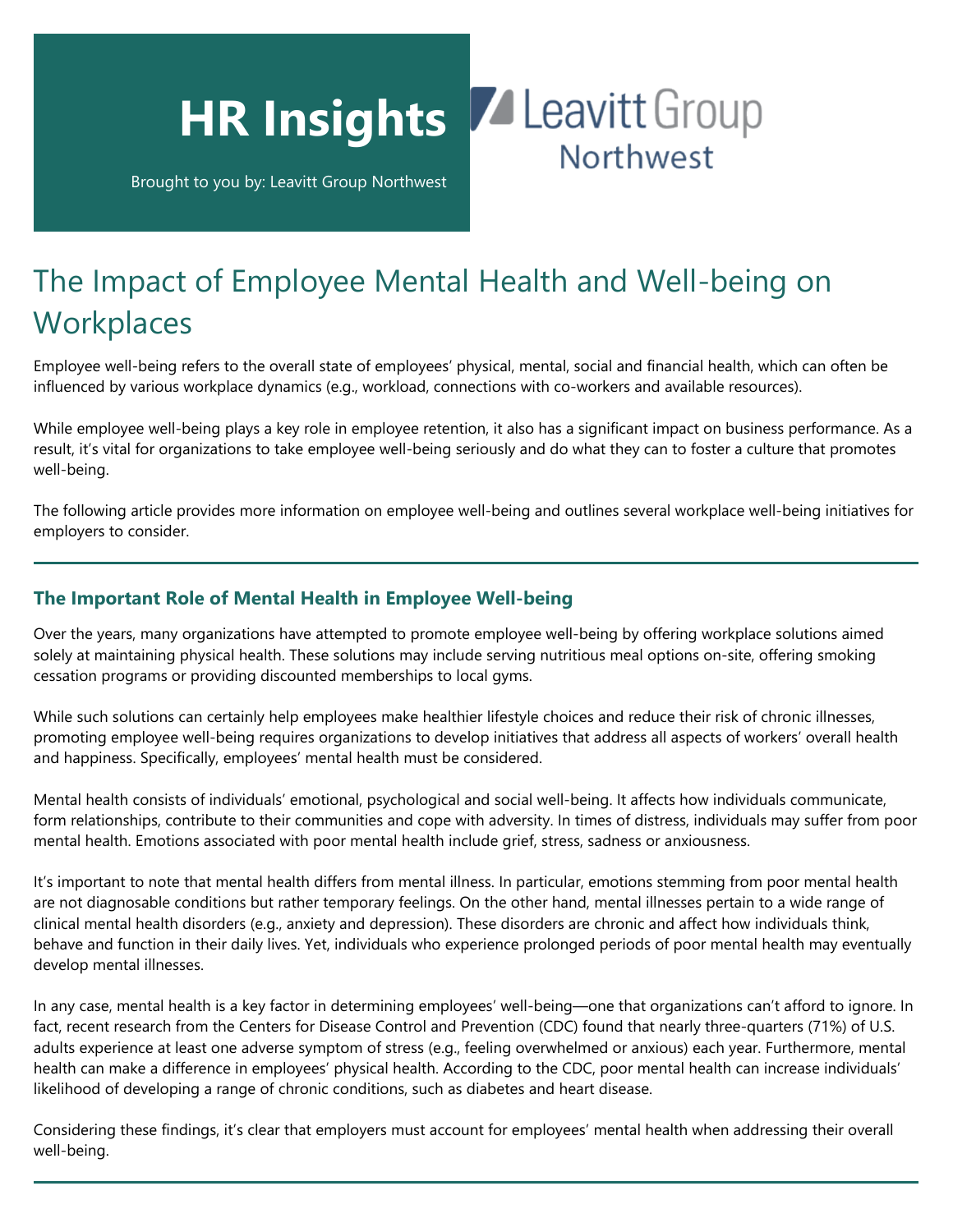## **How Employee Well-being Impacts the Workplace**

Employees' mental health and well-being can impact employers in various ways. Here are some key business objectives that may be influenced by overall workplace well-being:

- **Business performance**—Employee well-being can make all the difference in business performance. According to the National Center for Biotechnology Information (NCBI), mental health concerns in the workplace can contribute to increased absenteeism rates, lost productivity, decreased customer satisfaction and reduced profits. In addition, the NCBI reported that work-related stress is a leading cause of poor job performance among employees, negatively affecting employers as a whole.
- **Stakeholder perception**—Apart from business performance, employee well-being can also impact stakeholder perception. According to a recent report from the Harvard Business Review, the vast majority (91%) of working adults believe that a company's culture should support mental health. As such, employers who disregard their employees' mental health and well-being are more likely to be perceived poorly by stakeholders, resulting in reduced workplace morale, reputational damages and lost business. Such negative stakeholder perception could have lasting impacts on an employer's brand, limiting its ability to attract top talent and remain profitable for the foreseeable future.
- **Workplace safety**—If organizations encounter employee mental health and well-being concerns on-site, workplace accidents and related injuries are likely to follow suit. According to the National Safety Council, instances of both moderate and severe mental health distress have been linked to a greater risk of workplace accidents. This is likely because employees facing mental health concerns are often less focused, engaged and aware of potential safety hazards, resulting in poor decision making and unnecessary risk-taking. Taking a closer look at specific mental health concerns, between 60% and 80% of workplace accidents stem from workers experiencing stress-related distractions or fatigue on the job, according to research from Eastern Kentucky University. These accidents not only lead to injured employees but also contribute to higher workers' compensation costs for employers.

Evidently, ignoring employees' mental health and well-being can result in significant consequences for organizations. That's why it's crucial for employers to adopt effective workplace well-being initiatives.

## **Steps Employers Can Take**

In order to promote employees' mental health and well-being, organizations should consider implementing the following measures:

- **Foster a supportive workplace culture.** First and foremost, it's critical for employers to promote a company culture that prioritizes employees' mental health and well-being. In doing so, employers will be able to show their employees that they value them beyond their work contributions and are invested in their overall health and happiness. Having a supportive workplace culture in place will also help employers lead by example within their workforce, highlighting the importance of maintaining work-life balance and establishing a more open dialogue surrounding mental health topics.
- **Establish a long-term strategy.** In addition to fostering a supportive workplace culture, employers need to have long-term strategies for promoting employees' mental health and well-being. Such strategies should be well-documented and clearly outline the steps organizations are taking to keep their workers healthy and happy. They should also list the specific objectives employers are trying to accomplish through their well-being initiatives. By having long-term strategies in place, organizations will be able to better identify the effectiveness of their well-being initiatives, calculate the return on investment for these initiatives and determine when initiatives need to be updated or changed. Key well-being initiatives for employers to consider within their long-term strategies include:
	- o Conducting routine well-being awareness training and mental health screenings with all employees
	- o Providing employees with a variety of [well-being resources](https://www.cdc.gov/mentalhealth/tools-resources/index.htm) and [helplines](https://www.nami.org/help)
	- o Having managers conduct monthly check-ins with employees to discuss any issues that may be negatively impacting their mental health (e.g., excessive workloads or conflicts with co-workers) and find proper solutions
	- o Educating managers on how to recognize symptoms of mental health distress and mental illness among employees as well as how to effectively respond to a mental health crisis
	- o Creating an employee assistance program to allow employees to seek additional help for mental health concerns as needed